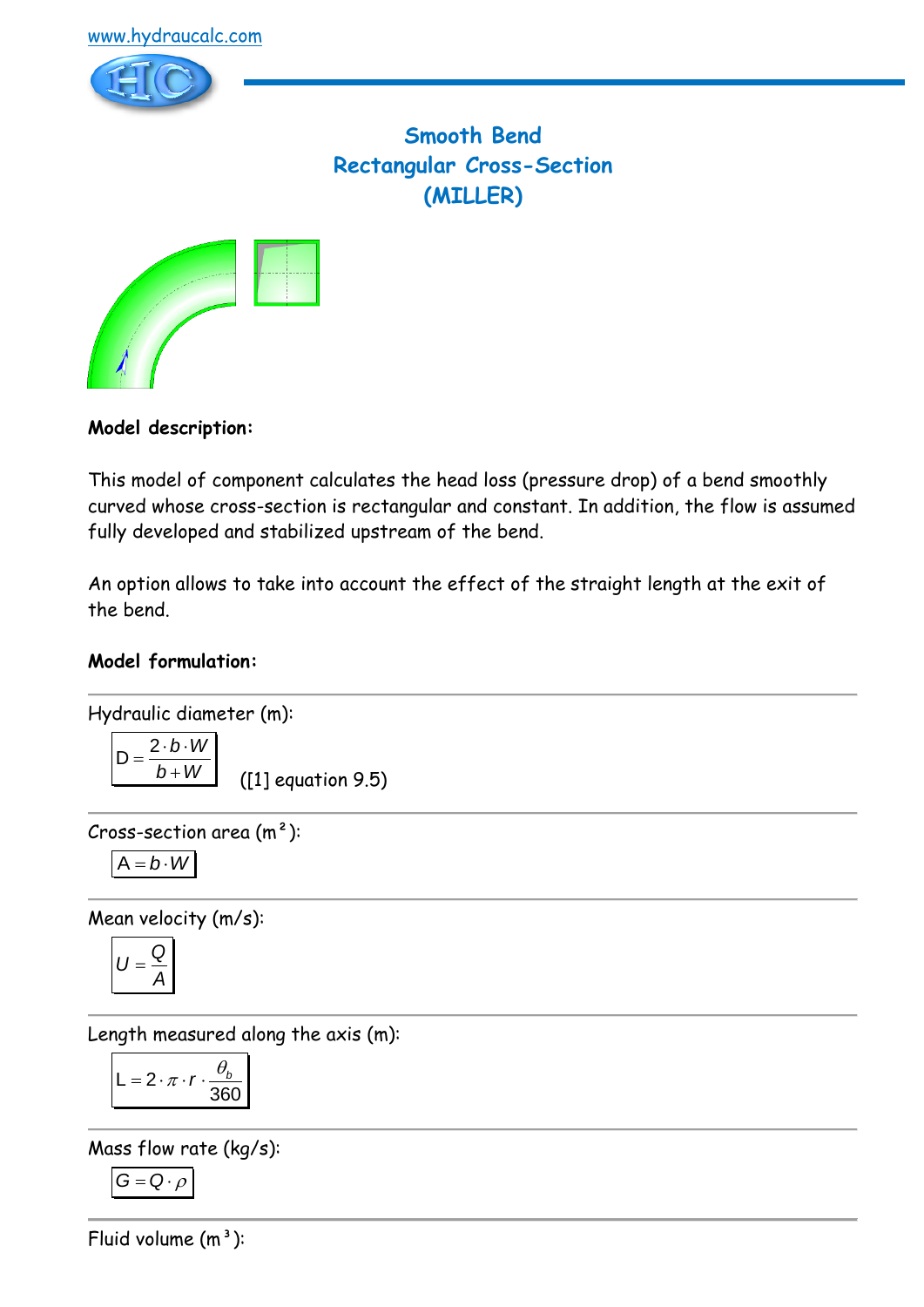$V = A \cdot L$ 

Fluid mass (kg):

$$
M=V\cdot \rho
$$

Reynolds number:

$$
Re = \frac{U \cdot D}{V}
$$
 ([1] equation 9.6)

Basic resistance coefficient:

$$
K_b^* = f\left(\frac{r}{W}, \theta_b\right)
$$
 (11) figures 9.6 - 9.7 - 9.8)

 $\blacksquare$  Sides ratio b/W = 0.5



([1] figure 9.6)

■ Sides ratio  $b/W = 1$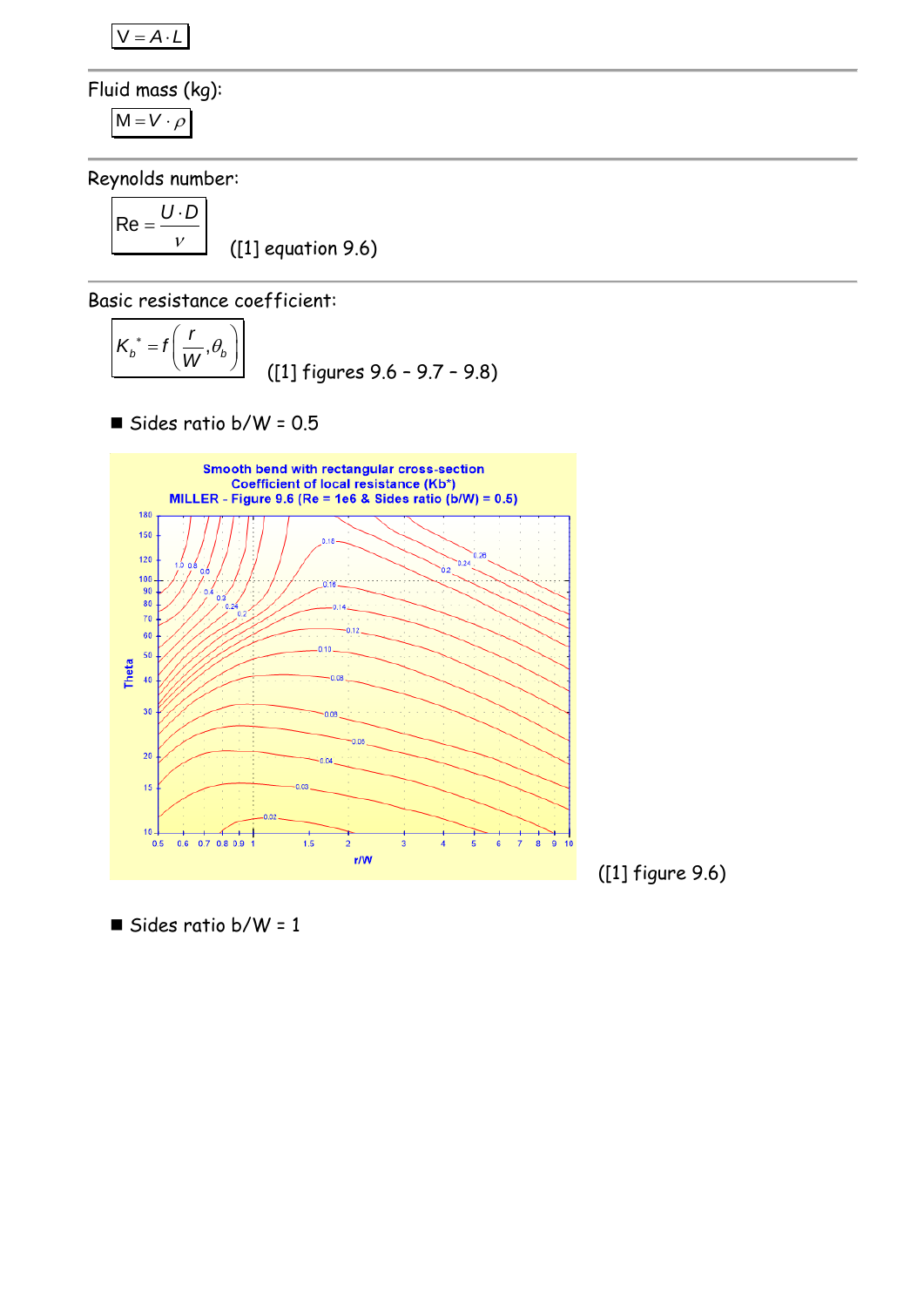

 $\blacksquare$  Sides ratio b/W = 2



([1] figure 9.8)

For any sides ratio 'b/W' between 0.5 and 2, the coefficient  $K_b^*$  is obtained by curvilinear interpolation between the values of  $K_b^*$  calculated for aspect ratios of 0.5, 1 and 2.

Reynolds number correction factor:

$$
C_{\text{Re}} = f\left(\text{Re}, \frac{r}{W}\right)
$$
 (1] figure 9.3)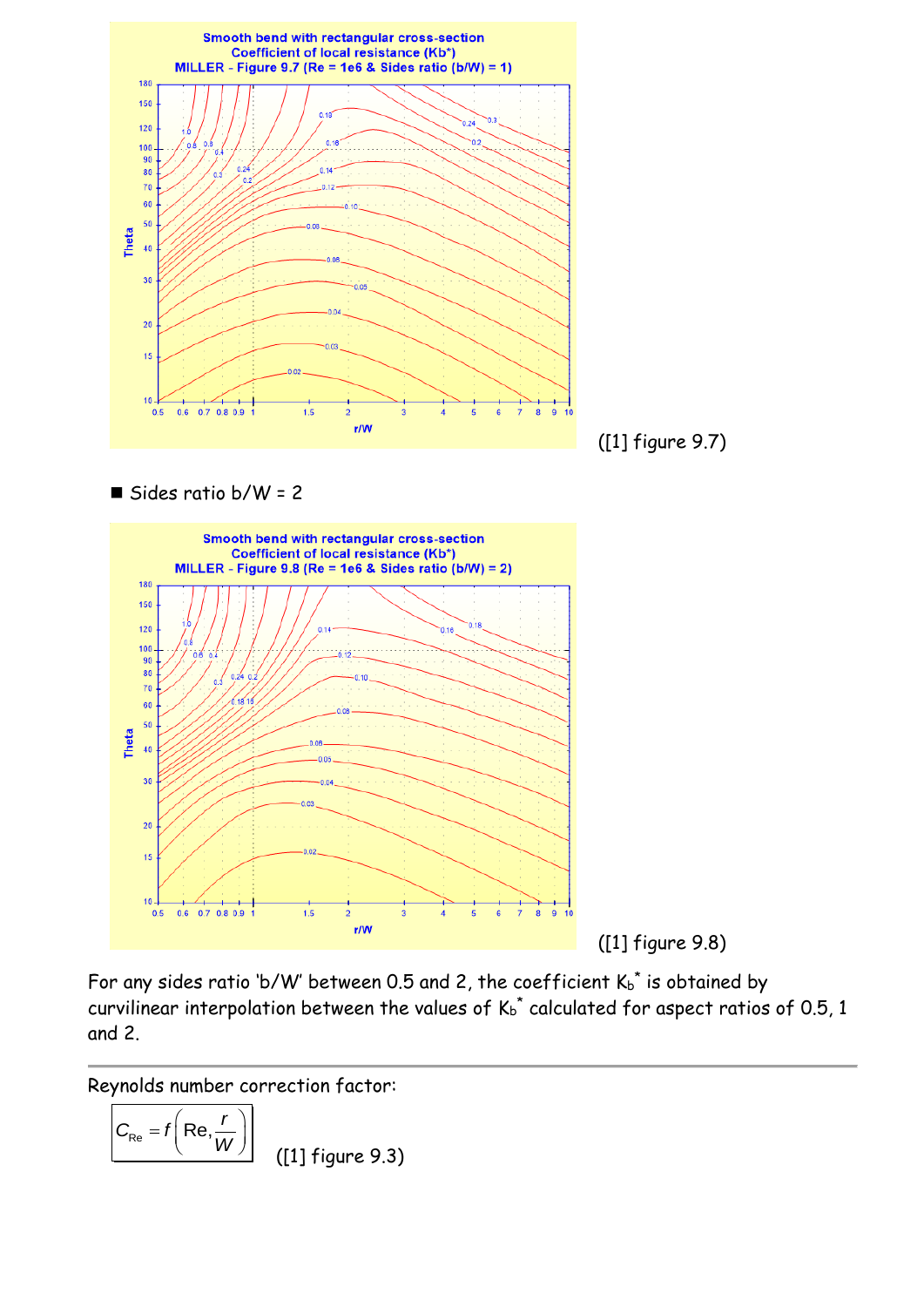

$$
r/W \geq 1
$$

$$
C_{\text{Re}} = f\left(\text{Re}, \frac{r}{D}\right)
$$
 ([1] figure 9.3)

■ r/W < 1  
\n• r/W > 0.7 or K<sub>b</sub><sup>\*</sup> < 0.4  
\n
$$
\frac{C_{Re} = f\left(Re, \frac{r}{D}\right)}{C_{Re} = f\left(Re, \frac{r}{D}\right)}
$$
\n(11) figure 9.3 with r/W=1)  
\n• otherwise (r/W  $\leq$  0.7 and K<sub>b</sub><sup>\*</sup>  $\geq$  0.4)  
\n
$$
\frac{C_{Re} = \frac{K_b^*}{K_b^* - 0.2C_{Re}^* + 0.2}}{C_{Re} = f\left(Re, \frac{r}{D}\right)}
$$
\n(11) figure 9.3 with r/W=1)

Outlet pipe length correction factor (optional):

■ correction factor for circular cross-section

$$
\left|\frac{\theta_{b} < 100^{\circ}}{C_{o} = f\left(\frac{L_{o}}{D}, K_{b}^{*}\right)}\right|
$$
 ([1] figure 9.4)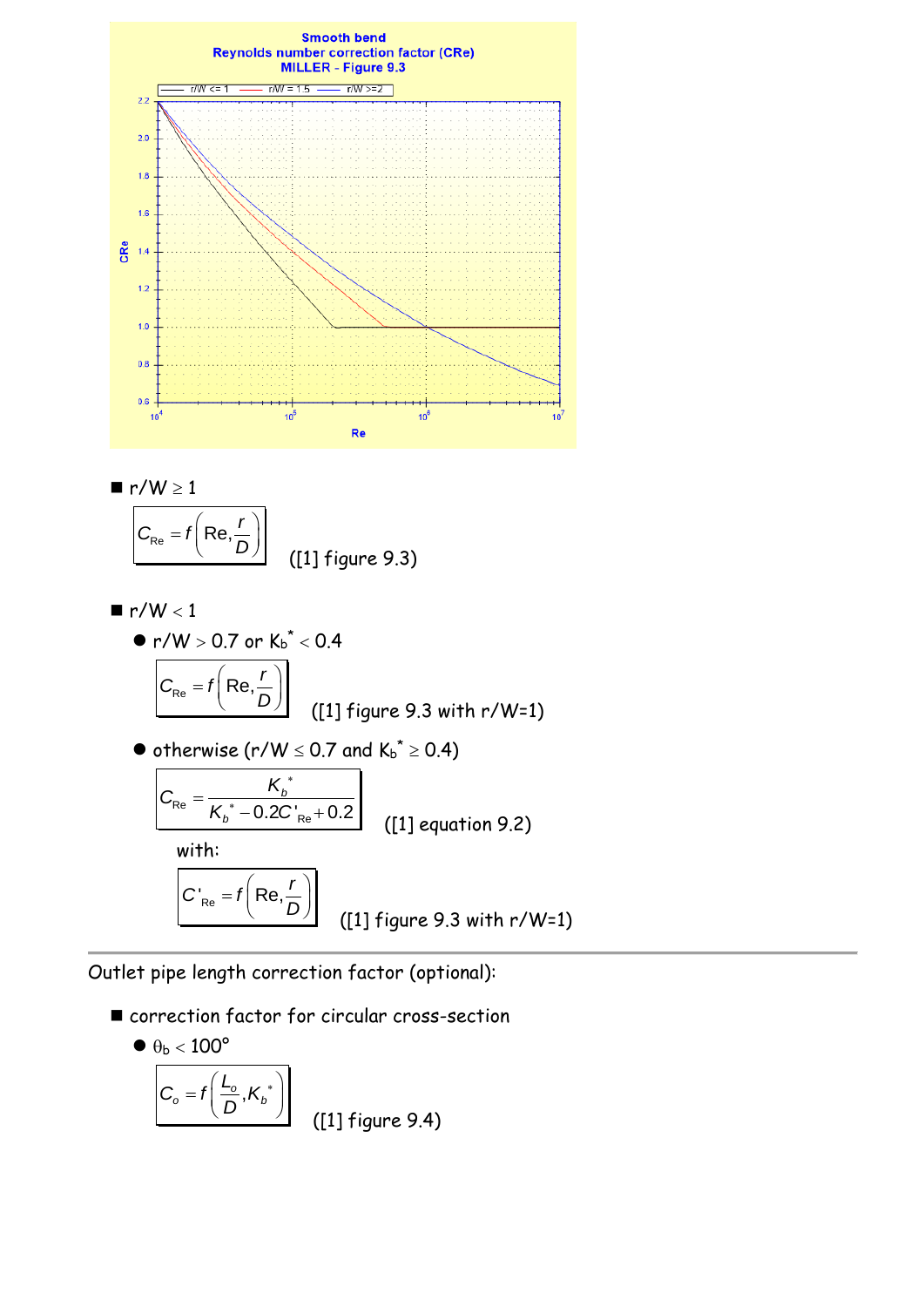

$$
\frac{100}{C_o = 1}
$$
 (negligible effect)

■ correction factor for rectangular cross-section

$$
\bullet\;b/W<0.7\;and\;Lo/D>1
$$

$$
C_{or} = 1 - \frac{1 - C_o}{2}
$$

 $\bullet$  b/W  $> 1$  and Lo/D  $< 1$ 

$$
\begin{aligned}\n\blacklozenge 1.5 < r/W < 3 \\
\hline\n\frac{C_{\text{or}} = 2}{r/W < 1.5 \text{ or } r/W \ge 3} \\
\hline\n\frac{C_{\text{or}} = C_{\text{o}}}{r/W} > 3\n\end{aligned}
$$

$$
\bullet \text{ otherwise} \\ \boxed{C_{or} = C_{o}}
$$

If this option is not activated, the factors  $C_0$  and  $C_{or}$  are equal to unity.

## Darcy friction factor:

$$
f = f\left(\text{Re}, \frac{k}{D}\right)
$$

See Straight Pipe - [Rectangular Cross-Section and Roughness Walls \(MILLER\)](../../Tuyau%20rectiligne/Tuyau%20rectiligne%20-%20Section%20rectangulaire/MILLER%20(roughness%20walls).htm)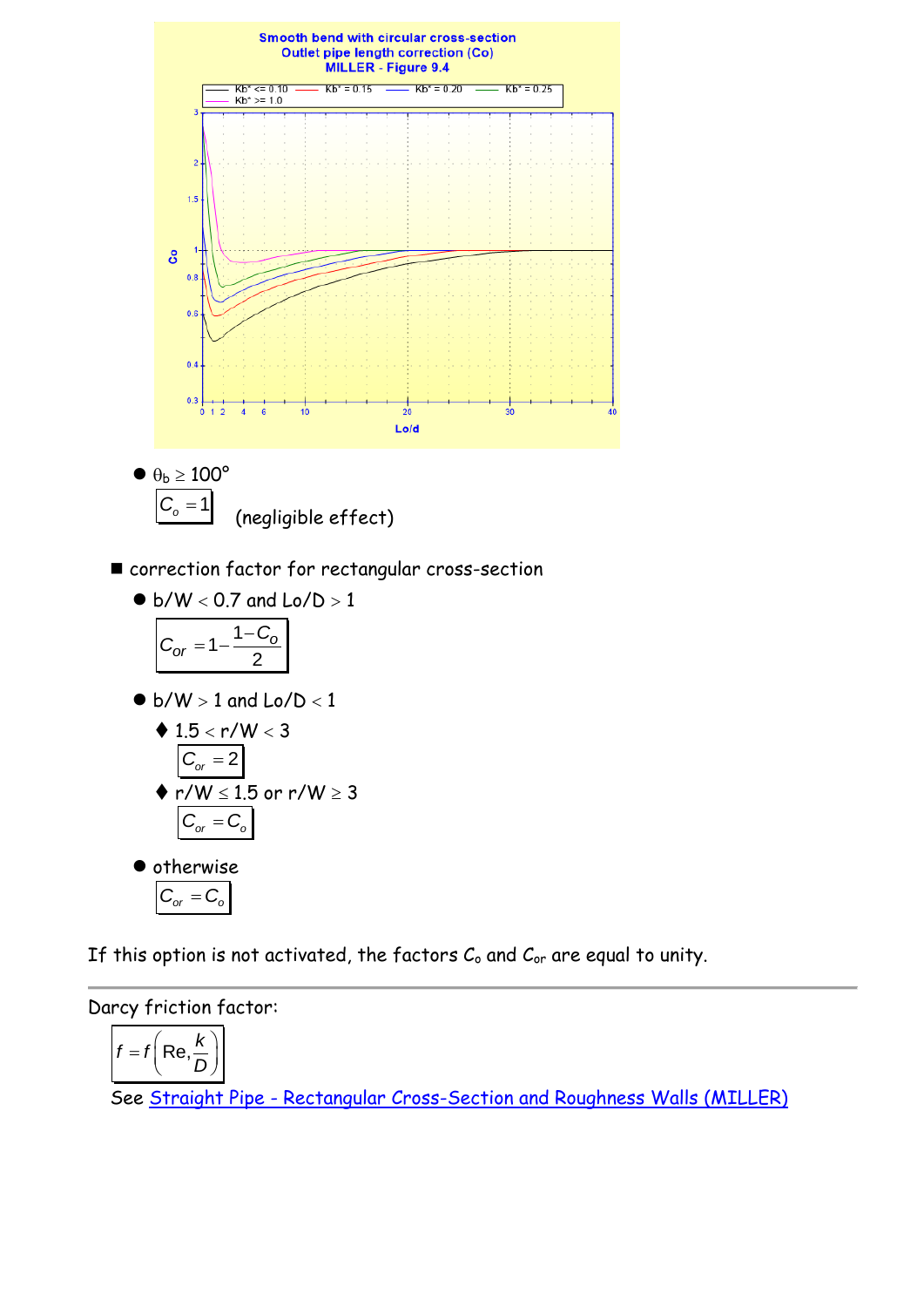

Roughness correction factor:

$$
C_f = \frac{f_{rough}}{f_{smooth}}
$$
 (11) equation 9.3)

with:

frough: Darcy friction factor for rough pipe at Re fsmooth: Darcy friction factor for smooth pipe (k = 0) at Re

For Re  $>$  10 $^6$ ,  $C_{\rm f}$  is calculated from equation (9.3) for Re = 10 $^6$ 

Corrected loss coefficient:

 $K_b = K_b^* \cdot C_{Re} \cdot C_{or} \cdot C_f$ ([1] equation 9.4)

Total pressure loss coefficient (based on the mean velocity in the bend)

$$
K=K_{b}
$$

Total pressure loss (Pa):

$$
\Delta P = K \cdot \frac{\rho \cdot U^2}{2}
$$
 
$$
(1) \text{ eq}
$$

quation  $8.1b)$ 

Total head loss of fluid (m):

$$
\Delta H = K \cdot \frac{U^2}{2 \cdot g}
$$

([1] equation 8.1a)

Hydraulic power loss (W):

$$
Wh = \Delta P \cdot Q
$$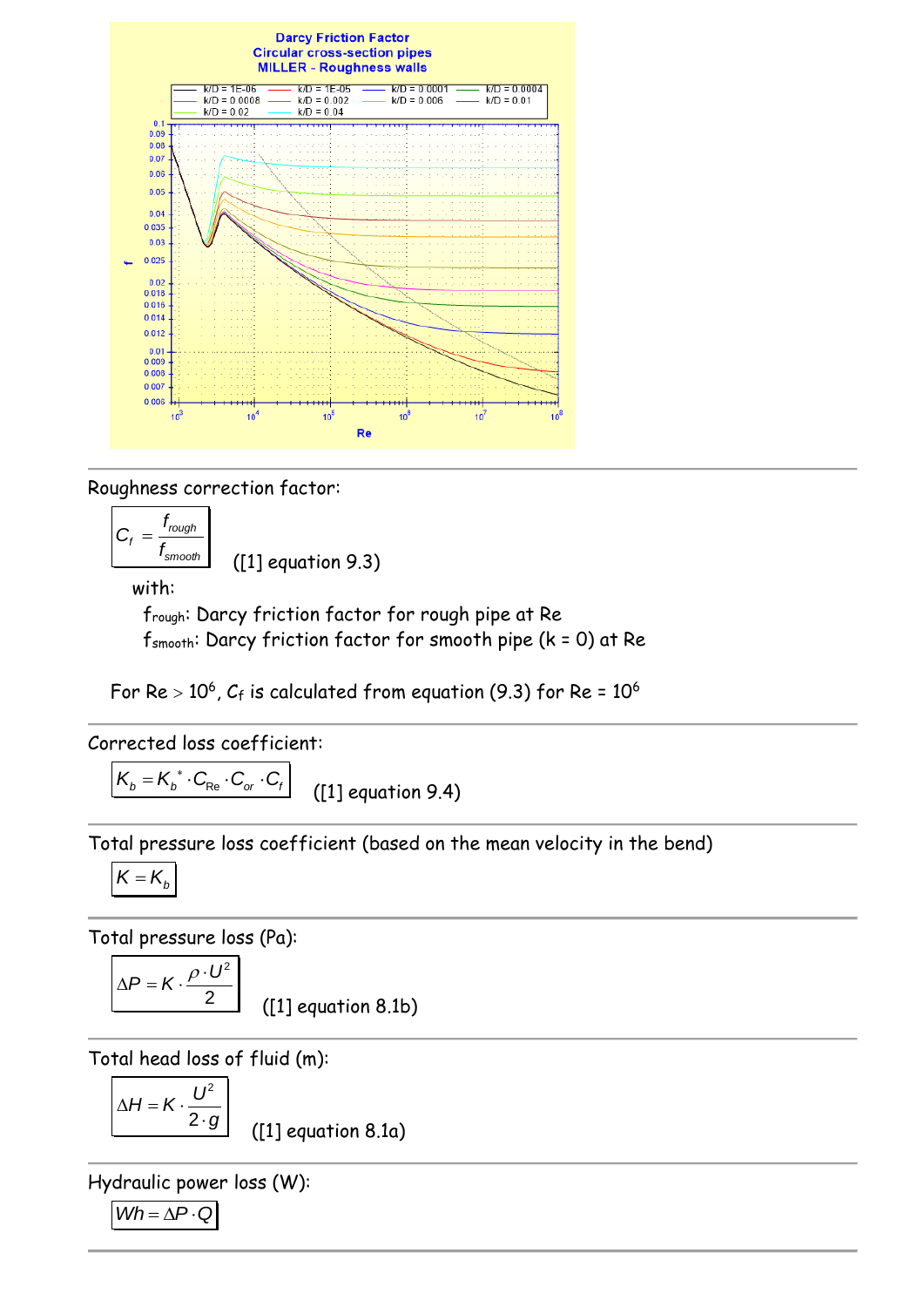Straight length of equivalent pressure loss (m):

$$
L_{eq} = K \cdot \frac{D}{f_{rough}}
$$

### **Symbols, Definitions, SI Units:**

- W Cross-section height (m)
- b Cross-section width (m)
- D Bend hydraulic diameter (m)
- d Bend internal diameter (m)
- $A$  Cross-section area  $(m<sup>2</sup>)$
- $Q$  Volume flow rate  $(m^3/s)$
- U Mean velocity (m/s)
- L Length measured along the axis (m)
- r Radius of curvature (m)
- $\theta_{\rm b}$  Curvature angle (°)
- G Mass flow rate (kg/s)
- $V$  Fluid volume  $(m<sup>3</sup>)$
- M Fluid mass (kg)
- Re Reynolds number ()
- $K_h^*$ Basic loss coefficient ()
- $C_{Re}$  Reynolds number correction factor ()
- $C_0$  Outlet pipe length correction factor for circular cross-section ()
- Cor Outlet pipe length correction factor for rectangular cross-section ()
- L<sup>0</sup> Length of the straight section downstream of the bend (m)
- f Darcy friction factor ()
- k Absolute roughness of walls (m)
- $C_f$  Roughness correction factor ()
- $K_b$  Corrected loss coefficient ()
- K Total pressure loss coefficient (based on the mean velocity in the bend) ()
- $\Delta P$  Total pressure loss (Pa)
- $\Delta H$  Total head loss of fluid (m)
- Wh Hydraulic power loss (W)
- Leq Straight length of equivalent pressure loss (m)
- $\rho$  Fluid density (kg/m<sup>3</sup>)
- $v$  Fluid kinematic viscosity  $(m^2/s)$
- g Gravitational acceleration (m/s²)

### **Validity range:**

- turbulent flow regime (Re  $\geq 10^4$ )
- stabilized flow upstream bend
- curvature angle: between 10° and 180°
- relative radius of curvature 'r/W': between 0.5 and 10